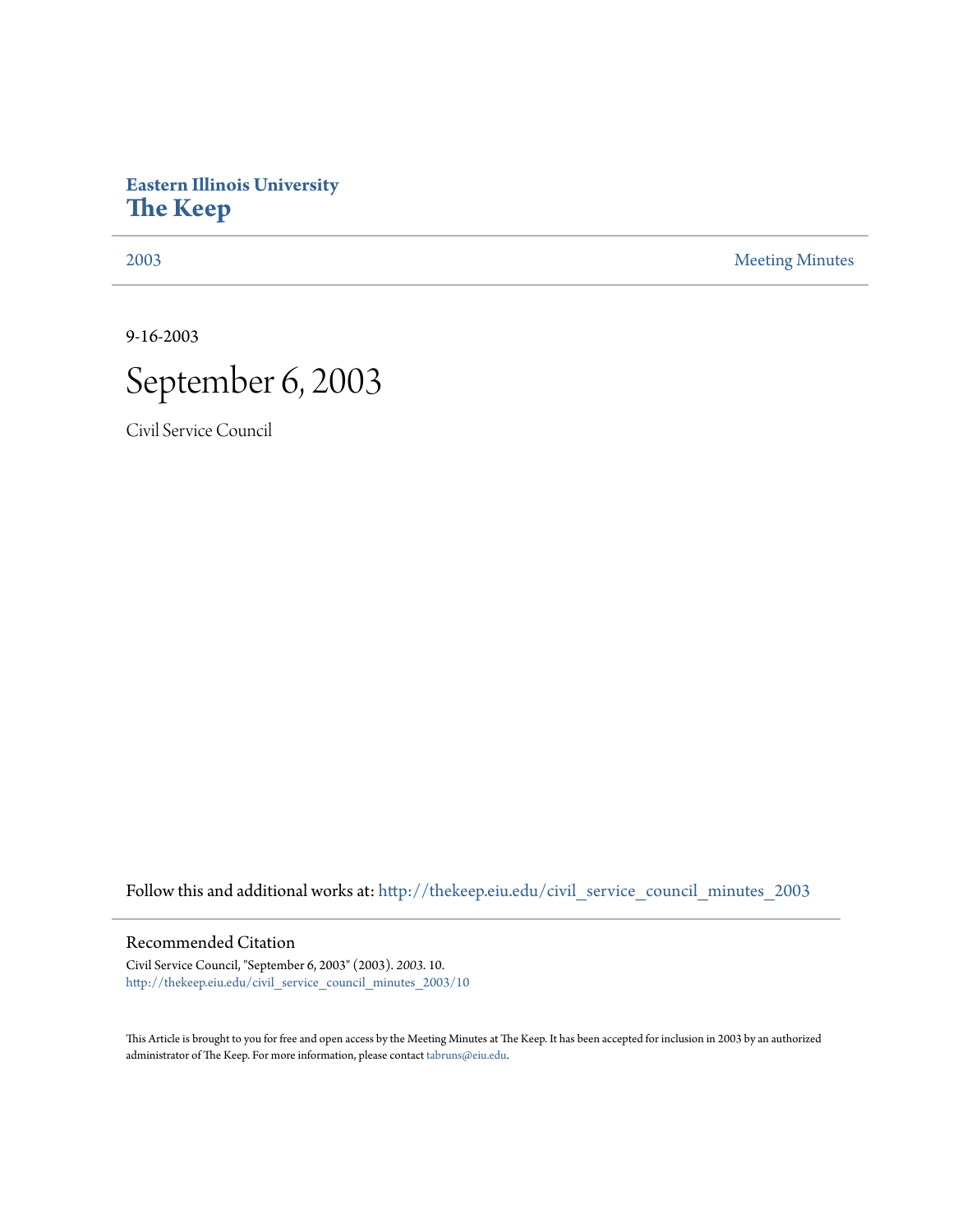## **Civil Service Council Minutes – September 16, 2003**

**Members attending:** Patti Bailey, Lori Creek, Cris Ealy, Paula Embry, Heidi Hawkins, Dave Howrey, Mike Hubbartt, Jerilyn Hutson, and Katie Rice. **Others in attendance:** Vice President Nilsen and Charles Phillips. **Members absent:** Lisa Bowlin, Cheryl Clapp, Allen Clayton, Tami Duzan, Suzanne Mathews, and Janet Werden.

The August meeting was called to order by President Creek. The minutes were approved (Ealy/Hawkins) as posted.

Vice President Nilsen spoke to the Council on several bills that are still pending or have other considerations for EIU. The capital spending bill for Fine Arts was signed (almost to the penny what we asked for) but the Governor has not yet released the funds. This delay could be costing EIU as much as \$100,000.00 per month in increased costs, rental costs, and other expenses. There was an amendatory veto on the ethics bill which made it more favorable to EIU and the Board of Trustees here. The minimum wage bill was signed. This will affect the dollars available for student workers over the next few years. Other bills that passed were the "Truth in Tuition" bill and the "Closed Meeting" bill. EIU Day in Springfield will be on Feb 18. The IBHE will be on-campus September 30 to discuss the FY05 budget. There was some discussion of the steam plant/coal scrubber problem and the BOT meeting on September 15. Other topics discussed were NCA and the Presidential Search Committee.

Charles Phillips spoke about the pay raise for the upcoming year. It is retroactive to July 1 and will be a 2% across the board increase. He talked about the new performance appraisal tool that is being implemented. Using it this year will not have any effect on the pay raises since there was not money for merit pay. If merit pay dollars become available, then this tool would be used. Training is being held now. He said the University was trying to use position consolidation in place of layoffs to retain staff. There has been a new Benefits Advisor II hired.

## **Committee Reports:**

Personnel/Grievance Vacant There is no news at this time on approval of the proposed procedure. President Creek is contacting Vice President Cooley for his input on it.

Legislative Cris Ealy There is no additional information to add to what we heard from Vice President Nilsen.

Environmental Health and Safety Heidi Hawkins Katie Rice has resigned as the Council representative and Heidi Hawkins will be replacing her on this committee.

Recycling Steve Lane Steve was not present.

Financial Report Paula Embry Our budget is the same as was previously reported since no expenses have been incurred.

In **Old Business**, there has been no word on the grievance procedure approval. The Constitution amendment committee is still waiting to complete the proposed amendment changes until we